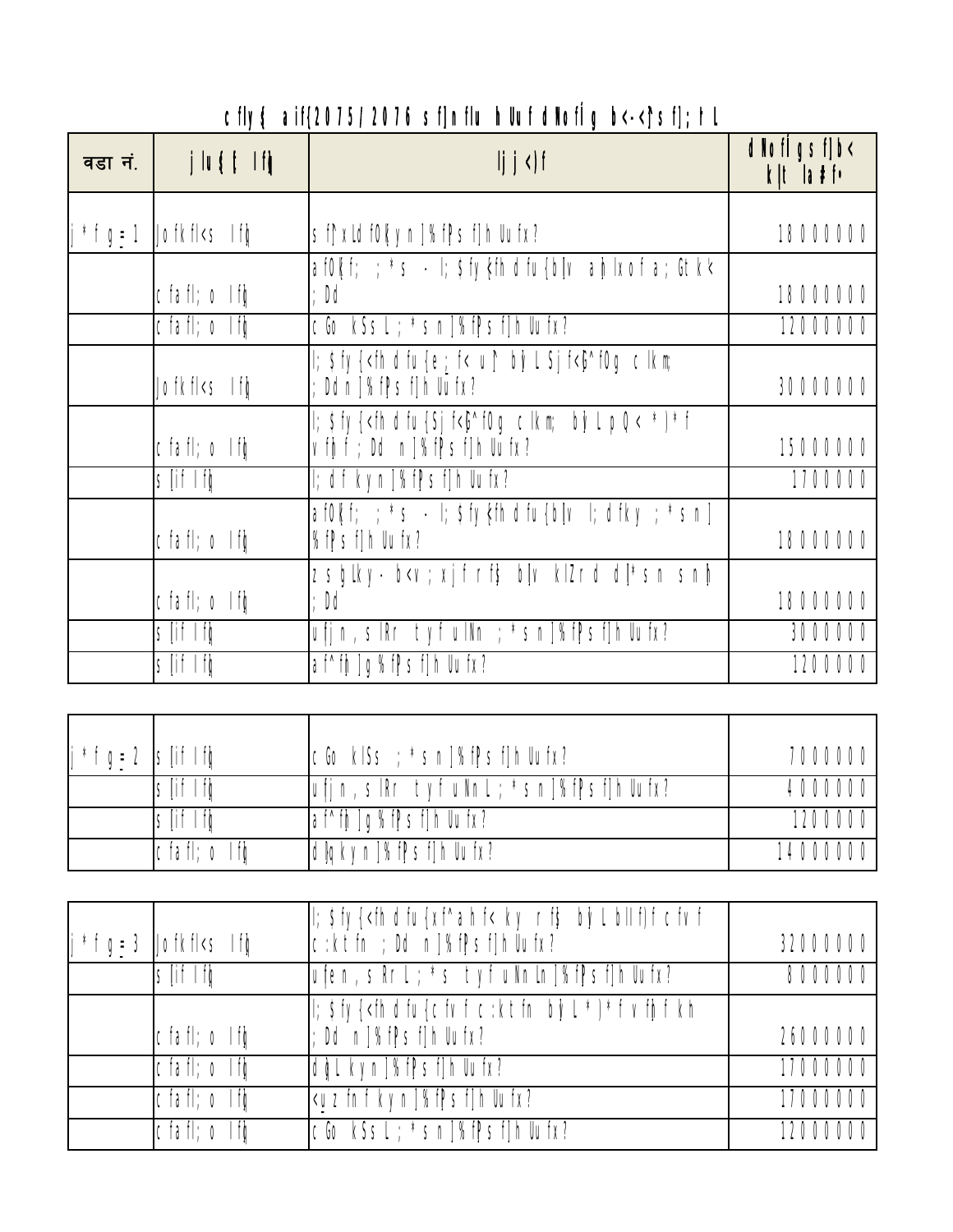| $ cfaff; o If \phi$ | la <ky- ;="" bl v="" dd<="" dliqky="" kj="" rfs="" sn h="" td="" {dl]*sn=""><td>18000000</td></ky-> | 18000000 |
|---------------------|-----------------------------------------------------------------------------------------------------|----------|
|                     | zsglky- b <v; bl v="" dl *sn="" klzrd="" rf\$="" sn h="" td="" xjf=""   <=""><td></td></v;>         |          |
| $ cfaff; o If \phi$ | : Dd                                                                                                | 18000000 |
| slif Ifa            | af^fh]g%fPsf]hllufx?                                                                                |          |

| $\int f \, g_{\equiv} 4$   cfafl; o If $\phi$ | lj dfg#f^ kyn]%fPsf]hllufx?                                                                                                     | 20000000 |
|-----------------------------------------------|---------------------------------------------------------------------------------------------------------------------------------|----------|
|                                               | nDjlgl; *sn]%fPsf]hUufx?-dfof bl j rf\$ bl v                                                                                    |          |
| slif Ifa                                      | k'i {                                                                                                                           | 18000000 |
| slif Ifa                                      | $C_0$ $\lfloor k \rfloor$ $\leq$ $\lceil k \rfloor$ $\lceil k \rfloor$ $\lceil k \rfloor$ $\lceil k \rfloor$ $\lceil k \rfloor$ | 18000000 |
| slif Ifa                                      | ufen, sRrL ; *s tyf uNnln]%fPsf]hllufx?                                                                                         | 4500000  |
| slif Ifa                                      | af^fh]g%fPsf]hllufx?                                                                                                            | 1200000  |
| $cfaff; o If \phi$                            | lj dfg#f^ky blv nlDalg ; *s %g]; u <ldn dvo<br="">*s df i *fdf kg [hllufx?</ldn>                                                | 20000000 |
|                                               | nlDagl; *sn]%fPsf]hllufx?- dfof blj rf\$ blv                                                                                    |          |
| $cfaff; o If \phi$                            | klZrd                                                                                                                           | 18000000 |
| $cfaff; o If \phi$                            | ; u <ldn <x<math="" knl^edf="">\frac{1}{5}f klSs ; *s</ldn>                                                                     | 10000000 |

|                                                                                                                                             | dgl ky ldng rf\$ b}/l xf^ahf< ky rf\$ ; Ddn]                                           |          |
|---------------------------------------------------------------------------------------------------------------------------------------------|----------------------------------------------------------------------------------------|----------|
| $i * f q = 5$ Jofkfks Ifg                                                                                                                   | %fPsf1hllufx?                                                                          | 60000000 |
| Jofkfl <s ifg<="" td=""><td>gu<kflnsf kyn]%fpsf]hllufx?<="" td=""><td>36000000</td></kflnsf></td></s>                                       | gu <kflnsf kyn]%fpsf]hllufx?<="" td=""><td>36000000</td></kflnsf>                      | 36000000 |
| Jofkfl <s if¢<="" td=""><td><math>a_{\Sigma}</math> &lt;<math>\frac{1}{2}</math>n]%f<math>\Gamma</math>sf]hllufx?</td><td>72000000</td></s> | $a_{\Sigma}$ < $\frac{1}{2}$ n]%f $\Gamma$ sf]hllufx?                                  | 72000000 |
| slif Ifg                                                                                                                                    | af^fh]g%fPsf]hllufx?                                                                   | 8000000  |
|                                                                                                                                             | dgl ky - xf^ahf< ky rf\$ b}Vl vhxgf rf\$ ; Dd                                          |          |
| $cfaff; o If \phi$                                                                                                                          | n]%fPsf]hllufx?                                                                        | 32000000 |
| cfafl; o If q                                                                                                                               | xf^ahf< kyn]%fPsf]hllufx?                                                              | 30000000 |
| $\overline{cfaff}$ ; o Ifg                                                                                                                  | cGolkr; *sn]%fpsf]hllufx?                                                              | 22000000 |
|                                                                                                                                             | $u\parallel n$ ; $*$ s, sl $R$ r; $*$ s tyf ul $M$ n; $*$ sn $\%$ f $P$ sf $\parallel$ |          |
| $cfaff; o If \phi$                                                                                                                          | hllufx?                                                                                | 14000000 |

| $j * f$ g=6 S if If q |                                                                                                                                                                                                                                                                                                                                                                                                                                                                                                                                                                                              | af^fh]q%fPsf]hllufx?                                                                                                                                                                                                                                                                                                                                                                                                                                                                                          | 3000000  |
|-----------------------|----------------------------------------------------------------------------------------------------------------------------------------------------------------------------------------------------------------------------------------------------------------------------------------------------------------------------------------------------------------------------------------------------------------------------------------------------------------------------------------------------------------------------------------------------------------------------------------------|---------------------------------------------------------------------------------------------------------------------------------------------------------------------------------------------------------------------------------------------------------------------------------------------------------------------------------------------------------------------------------------------------------------------------------------------------------------------------------------------------------------|----------|
|                       | Jofkfl <s d<="" if="" td=""><td><math>\vert\vert\vert</math> dfg#f^ kyn<math>\vert\mathcal{C}\vert\vert\mathcal{C}\vert\vert\mathcal{C}\vert\vert\vert\mathcal{C}\vert\mathcal{C}\vert\vert\mathcal{C}\vert\mathcal{C}\vert\mathcal{C}\vert\mathcal{C}\vert\mathcal{C}\vert\mathcal{C}\vert\mathcal{C}\vert\mathcal{C}\vert\mathcal{C}\vert\mathcal{C}\vert\mathcal{C}\vert\mathcal{C}\vert\mathcal{C}\vert\mathcal{C}\vert\mathcal{C}\vert\mathcal{C}\vert\mathcal{C}\vert\mathcal{C}\vert\mathcal{C}\vert\mathcal{C}\vert\mathcal{C}\vert\mathcal{C}\vert</math></td><td>40000000</td></s> | $\vert\vert\vert$ dfg#f^ kyn $\vert\mathcal{C}\vert\vert\mathcal{C}\vert\vert\mathcal{C}\vert\vert\vert\mathcal{C}\vert\mathcal{C}\vert\vert\mathcal{C}\vert\mathcal{C}\vert\mathcal{C}\vert\mathcal{C}\vert\mathcal{C}\vert\mathcal{C}\vert\mathcal{C}\vert\mathcal{C}\vert\mathcal{C}\vert\mathcal{C}\vert\mathcal{C}\vert\mathcal{C}\vert\mathcal{C}\vert\mathcal{C}\vert\mathcal{C}\vert\mathcal{C}\vert\mathcal{C}\vert\mathcal{C}\vert\mathcal{C}\vert\mathcal{C}\vert\mathcal{C}\vert\mathcal{C}\vert$ | 40000000 |
|                       | $ cfaff; o If \phi$                                                                                                                                                                                                                                                                                                                                                                                                                                                                                                                                                                          | cGo kSsL; *sn]%fPsf]hllufx?                                                                                                                                                                                                                                                                                                                                                                                                                                                                                   | 18000000 |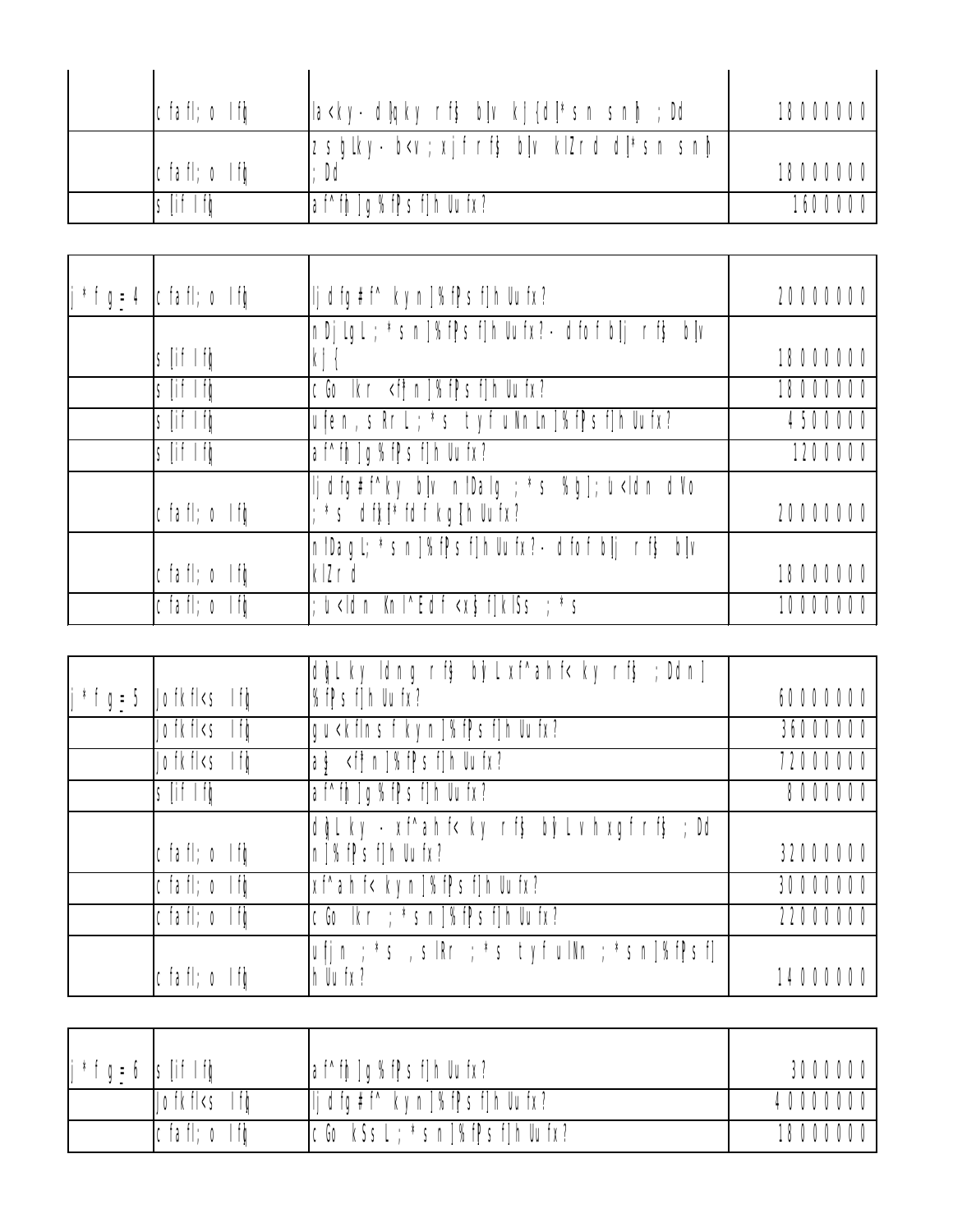| $cfaff; o If \phi$<br>hllufx?<br>13000000 |
|-------------------------------------------|
|-------------------------------------------|

| $j * f g = 7$ Jofkfl <s if<="" td=""><td>la; Gt kyn]%fPsf hllufx?</td><td>42000000</td></s>                           | la; Gt kyn]%fPsf hllufx?                                                          | 42000000 |
|-----------------------------------------------------------------------------------------------------------------------|-----------------------------------------------------------------------------------|----------|
| $cfaff; o If \phi$                                                                                                    | cGo kSsL; *sn]%fPsf]hllufx?                                                       | 20000000 |
| slif Ifa                                                                                                              | af^fh]g%fPsf]hlufx?                                                               | 3000000  |
| Jofkfl <s \dots<="" if="" td=""><td>gf<fo)f hllufx?<="" kyn]%fpsf="" td=""><td>60000000</td></fo)f></td></s>          | gf <fo)f hllufx?<="" kyn]%fpsf="" td=""><td>60000000</td></fo)f>                  | 60000000 |
| Jofkfl <s if¢<="" td=""><td>gofF; *s : إن \$fy{<fhdfu{ %fpsf="" hllufx?<="" td=""><td>56000000</td></fhdfu{></td></s> | gofF; *s : إن \$fy{ <fhdfu{ %fpsf="" hllufx?<="" td=""><td>56000000</td></fhdfu{> | 56000000 |
|                                                                                                                       | cGo ufj n, sIRr ; *s tyf ulNn ; *sn]%fPsf]                                        |          |
| cfafl; o Ifo                                                                                                          | hllufx?                                                                           | 14000000 |

| $\int f g_{\pm} 8$ Jofkfl <s ifg<="" th=""><th>l; \$fy{<fhdfu{i]%f]psf]hllufx? dx(]bkfs{b}="" lljbt<br=""><math>Clkm;</math> ; <math>Dd</math></fhdfu{i]%f]psf]hllufx?></th><th>52000000</th></s> | l; \$fy{ <fhdfu{i]%f]psf]hllufx? dx(]bkfs{b}="" lljbt<br=""><math>Clkm;</math> ; <math>Dd</math></fhdfu{i]%f]psf]hllufx?> | 52000000 |
|---------------------------------------------------------------------------------------------------------------------------------------------------------------------------------------------------|---------------------------------------------------------------------------------------------------------------------------|----------|
| Jofkfl <s if¢<="" td=""><td>gf<fo)f kyn]%fpsf]hllufx?<="" td=""><td>60000000</td></fo)f></td></s>                                                                                                 | gf <fo)f kyn]%fpsf]hllufx?<="" td=""><td>60000000</td></fo)f>                                                             | 60000000 |
| Jofkfl <s \dots<="" if="" td=""><td>nlDj gl ; *sn]%f]Psf]hllufx? a\$rf\$ b}/l s[if<br/>; fdful  ; :yfgsf]ufbfd ; Dd</td><td>46000000</td></s>                                                     | nlDj gl ; *sn]%f]Psf]hllufx? a\$rf\$ b}/l s[if<br>; fdful  ; :yfgsf]ufbfd ; Dd                                            | 46000000 |
| $\overline{C}$ fafl; o If $\phi$                                                                                                                                                                  | cGo kSsL; *sn]%fPsf]hllufx?                                                                                               | 22000000 |
| $cfaff; o If \phi$                                                                                                                                                                                | nlDj gl; *sn]%fPsf]hllufx? s[if; fdful <br>: : yfgsf]ufbfd byl klZrd                                                      | 30000000 |
| $cfaff; o If \phi$                                                                                                                                                                                | l; \$fy{ <fhdfufi]%fpsf]hllufx? b't="" b}="" clkm;="" l<br="" lj="">pQ<sub>1</sub></fhdfufi]%fpsf]hllufx?>                | 36000000 |
| $\overline{C}$ fafl; o If $\phi$                                                                                                                                                                  | ufen, sRrL ; *s tyf uNnln]%fPsf]hllufx?                                                                                   | 15000000 |
| slif Ifa                                                                                                                                                                                          | af^fh]g%fPsf]hllufx?                                                                                                      | 4000000  |

| $\int f \, \mathrm{g} = 9$ cfafl; o If $\phi$                                                                                                                     | bdbdjf, ufglxof, Id>flnof < pbok'sf kSsl<br>$\frac{1}{2}$ *sn]%f $\mathbb{P}$ sf]hllufx?                     | 8000000  |
|-------------------------------------------------------------------------------------------------------------------------------------------------------------------|--------------------------------------------------------------------------------------------------------------|----------|
| Jofkfl <s if¢<="" td=""><td>l; \$fy{<fhdfu{i]%f]psf]hllufx? dx(lb)kfs{b}vlljb't <br=""><math>Clkm:</math> ; Dd</fhdfu{i]%f]psf]hllufx?></td><td>52000000</td></s> | l; \$fy{ <fhdfu{i]%f]psf]hllufx? dx(lb)kfs{b}vlljb't <br=""><math>Clkm:</math> ; Dd</fhdfu{i]%f]psf]hllufx?> | 52000000 |
| $ cfaff; o If \phi$                                                                                                                                               | I; \$fy{ <fhdfu{i]%fpsf]hllufx? b't="" b}="" clkm;="" ij="" l<br="">pQ<sub>1</sub></fhdfu{i]%fpsf]hllufx?>   | 36000000 |
| $ cfaff; o If \phi$                                                                                                                                               | bdbdjf, ufglxof, ld>flnof < pbok< afx\$sf cGo<br>kSsl ; *sn]%fpsf]hllufx?                                    | 12000000 |
| slif Ifg                                                                                                                                                          | bdbdjf, ufglxof, ld>flnof < pbok'sf ufen<br>SRrl <sup>"</sup> ; *snJ%fPsf]hlufx?                             | 4000000  |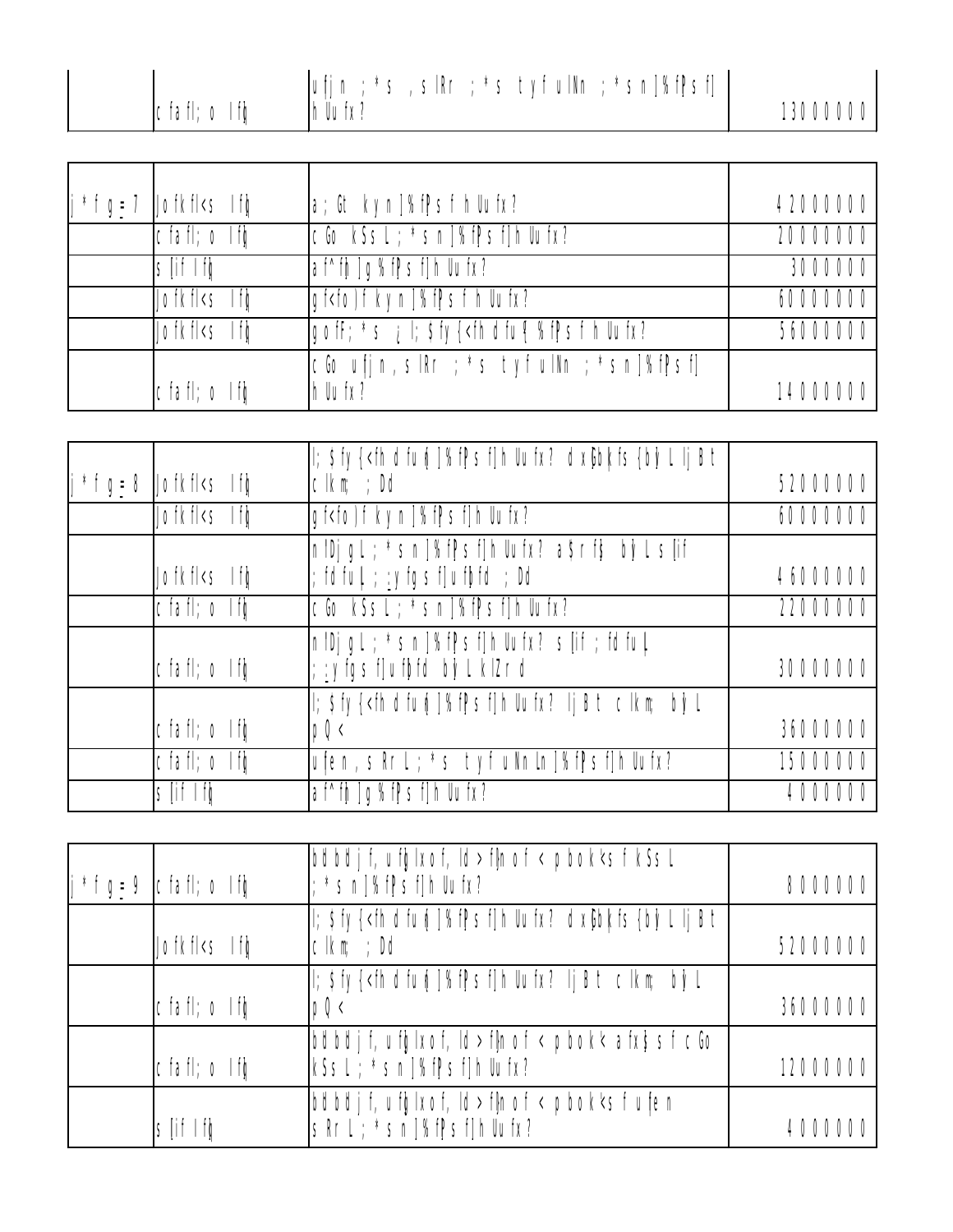|                     | bdbdj f, ufglxof, ld>flnof < pbok< afx}sf cGo |         |
|---------------------|-----------------------------------------------|---------|
| $ cfaff; o If \phi$ | ufen, skrt; *s tyf uNnln %fPsf hllufx?        | 8000000 |
| slif Ifa            | af^fh]q%fPsf]hlluf                            | 1500000 |

| *f g=10   cfafl; o If $\phi$ | InIDjqL; *sn]%fPsf]hUufx?                                                                                          | 18000000 |
|------------------------------|--------------------------------------------------------------------------------------------------------------------|----------|
| slif Ifa                     | $\lfloor \frac{\kappa}{2} \rfloor$ ikr ; *s df \*fdf kg $\lfloor \frac{\kappa}{2} \rfloor$ hllur $\sqrt{\kappa^2}$ | 2000000  |
| slif Ifg                     | af^fh]g%fPsf]hllufx?                                                                                               | 1000000  |
| slif Ifg                     | cGo ufj n, sIRr ; *s tyf ulNn ; *sn]%fPsf]<br>hllufx?                                                              | 1500000  |
|                              |                                                                                                                    |          |

| i *f ∩<br>$\frac{1}{11}$ 9. | slif Ifq | $\lfloor k \rfloor$ ; *sn $\lfloor k \rfloor$ %f $\lfloor k \rfloor$ sf $\lfloor k \rfloor$ hllufx? | 2000000 |
|-----------------------------|----------|-----------------------------------------------------------------------------------------------------|---------|
|                             | slif Ifa | cGo uf j n, slRr ; *s tyf ulNn ; *sn]%fPsf]<br>hllufx?                                              | 1500000 |
|                             | slif Ifa | af^fjh]g%fjPsf]hllufx?                                                                              | 1000000 |

| $j * f g_{\perp}$ |                                                                                                                                     |                                                                                             |          |
|-------------------|-------------------------------------------------------------------------------------------------------------------------------------|---------------------------------------------------------------------------------------------|----------|
| 12                | cfafl; o Ifo                                                                                                                        | ufen, sRrl ; *s tyf uNnln]%fPsf]hllufx?                                                     | 14000000 |
|                   | $cfaff; o If \phi$                                                                                                                  | ufen, sRrl ; *s tyf uNnln]%fPsf]hllufx?                                                     | 14000000 |
|                   | slif Ifa                                                                                                                            | af^fh]q%fPsf]hllufx?                                                                        | 3000000  |
|                   | slif Ifa                                                                                                                            | af^fh]g%fPsf]hllufx?                                                                        | 3000000  |
|                   | $cfaff; o If \phi$                                                                                                                  | zflGt kyn]%fPsf hllufx?                                                                     | 30000000 |
|                   | $\overline{C}$ fafl; o If $\phi$                                                                                                    | ufen, sRrl ; *s tyf uNnln]%fPsf]hllufx?                                                     | 14000000 |
|                   | cfafl; o Ifg                                                                                                                        | ufen, sRrl ; *s tyf uNnln]%fPsf]hllufx?                                                     | 14000000 |
|                   | slif Ifa                                                                                                                            | af^fh]q%fPsf]hllufx?                                                                        | 3000000  |
|                   | slif Ifa                                                                                                                            | af^fh]q%fPsf]hllufx?                                                                        | 3000000  |
|                   | Jofkfl <s if¢<="" td=""><td>gf<fo)fkyn]%fpsf]hllufx?< td=""><td>60000000</td></fo)fkyn]%fpsf]hllufx?<></td></s>                     | gf <fo)fkyn]%fpsf]hllufx?< td=""><td>60000000</td></fo)fkyn]%fpsf]hllufx?<>                 | 60000000 |
|                   | Jofkfl <s if="" td="" ¢<=""><td>a\$<f*n]%fpsf]hllufx?< td=""><td>72000000</td></f*n]%fpsf]hllufx?<></td></s>                        | a\$ <f*n]%fpsf]hllufx?< td=""><td>72000000</td></f*n]%fpsf]hllufx?<>                        | 72000000 |
|                   | Jofkfl <s if¢<="" td=""><td>a; Gtkyn]%fPsf]hllufx?</td><td>42000000</td></s>                                                        | a; Gtkyn]%fPsf]hllufx?                                                                      | 42000000 |
|                   | Jofkfl <s if="" td="" ¢<=""><td>gofF; *s- I; \$fy{<fhdfufi]%fpsf]hllufx?< td=""><td>56000000</td></fhdfufi]%fpsf]hllufx?<></td></s> | gofF; *s- I; \$fy{ <fhdfufi]%fpsf]hllufx?< td=""><td>56000000</td></fhdfufi]%fpsf]hllufx?<> | 56000000 |
|                   | $cfaff; o If \phi$                                                                                                                  | sflnsfkyn]%fPsf]hllufx?                                                                     | 20000000 |
|                   | $cfaff; o If \phi$                                                                                                                  | cGolkr; *sn]%fPsf]hllufx?                                                                   | 20000000 |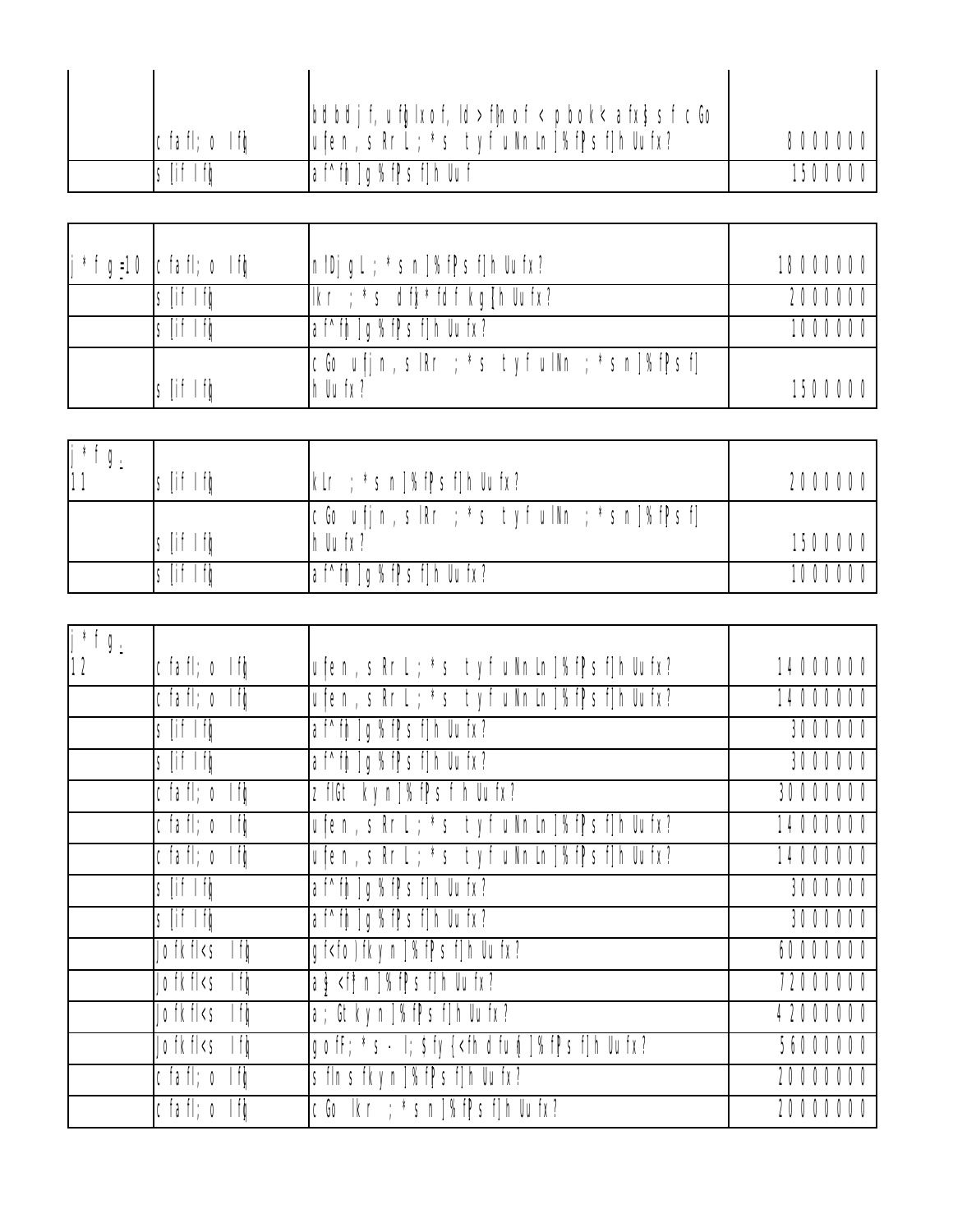| <u>y.</u><br>13 | Jofkfl <s if¢<="" th=""><th>ab <thent>n %f Psf hllufx?</thent></th><th>72000000</th></s>                              | ab <thent>n %f Psf hllufx?</thent>                                                | 72000000 |
|-----------------|-----------------------------------------------------------------------------------------------------------------------|-----------------------------------------------------------------------------------|----------|
|                 | Jofkfl <s if¢<="" td=""><td>as <the 1%fpsf1hllufx?<="" td=""><td>72000000</td></the></td></s>                         | as <the 1%fpsf1hllufx?<="" td=""><td>72000000</td></the>                          | 72000000 |
|                 | Jofkfl <s if¢<="" td=""><td>I; \$fy{<fhdfufi]%fpsf]hllufx?< td=""><td>40000000</td></fhdfufi]%fpsf]hllufx?<></td></s> | I; \$fy{ <fhdfufi]%fpsf]hllufx?< td=""><td>40000000</td></fhdfufi]%fpsf]hllufx?<> | 40000000 |
|                 | $cfaff; o If \phi$                                                                                                    | dgl ky xf^ahf< ky rf\$ b}/l vhxgf rf\$ ; Ddn]<br>%fPsf1hllufx?                    | 32000000 |
|                 | $cfaff; o If \phi$                                                                                                    | zfGtl kyn]%fPsf]hllufx?                                                           | 30000000 |
|                 | $Cfaff$ ; $O$ If $\phi$                                                                                               | xf^ahf< kyn]%fPsf]hllufx?                                                         | 30000000 |
|                 | cfafl; o Ifo                                                                                                          | cGo kSsL; *sn]%fPsf]hllufx?                                                       | 20000000 |
|                 | $cfaff; o If \phi$                                                                                                    | ufen, sRrl ; *s tyf uNnln]%fPsf]hllufx?                                           | 14000000 |
|                 | $\overline{\mathsf{S}}$ of $\overline{\mathsf{H}}$                                                                    | af^fh]g%fPsf]hllufx?                                                              | 3000000  |
|                 | Jofkfl <s if¢<="" td=""><td></td><td>72000000</td></s>                                                                |                                                                                   | 72000000 |
|                 | Jofkfl <s if¢<="" td=""><td>as <f*n]%fpsf1hllufx?< td=""><td>72000000</td></f*n]%fpsf1hllufx?<></td></s>              | as <f*n]%fpsf1hllufx?< td=""><td>72000000</td></f*n]%fpsf1hllufx?<>               | 72000000 |

## cg' hl 1

## आर्थिक ऐन २०७५ को दफा ३ (२) संग सम्बन्धीत नगर कार्यपालिकाले आफ्नो क्षेत्र भित्र लगाउन सक्ने एकिकृत सम्पति s< lgwf{)fsf]nflu ; DklQs<sf] b<

| $s\phi$ ; Yof  | ; DkIQsf1dNo?<br>eth dfly | dNo ? ; Ddsflnful | $;$ DkIQS $<$ |
|----------------|---------------------------|-------------------|---------------|
|                |                           | 2,500,000.00      | 50.00         |
| $\overline{2}$ | 250,001.00                | 500,000.00        | 100.00        |
| 3              | 500,001.00                | 750,000.00        | 150.00        |
| 4              | 750,001.00                | 1,000,000.00      | 200.00        |
| 5              | 1,000,001.00              | 1,250,000.00      | 250.00        |
| 6              | 1,250,001.00              | 1,500,000.00      | 300.00        |
| 7              | 1,500,001.00              | 1,750,000.00      | 350.00        |
| 8              | 1,750,001.00              | 2,000,000.00      | 400.00        |
| 9              | 2,000,001.00              | 2,250,000.00      | 500.00        |
| 10             | 2,250,001.00              | 2,500,000.00      | 670.00        |
| 11             | 2,500,001.00              | 2,750,000.00      | 840.00        |
| 12             | 2,750,001.00              | 3,000,000.00      | 1,000.00      |